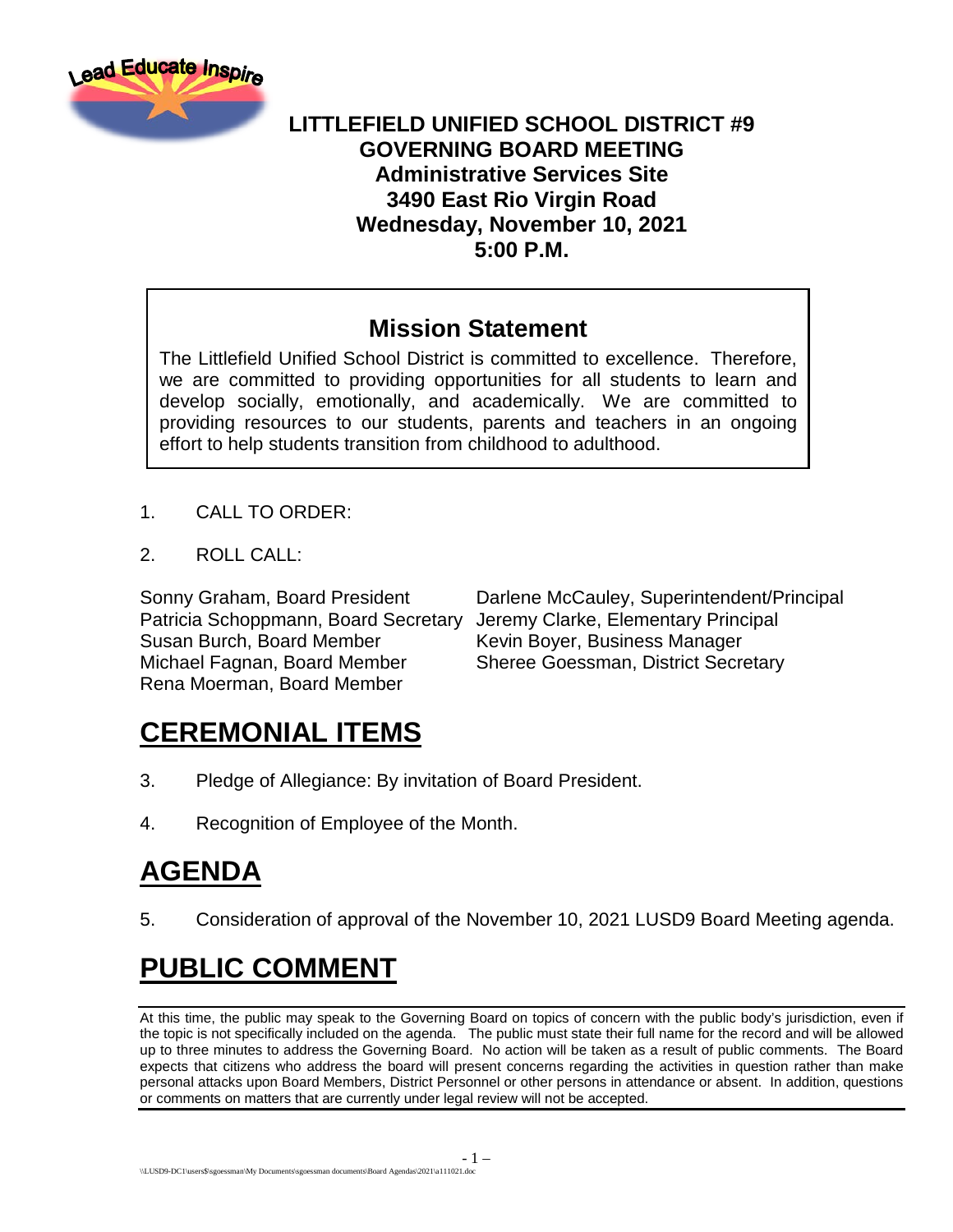

6. Public Comment.

# **INFORMATION AND DISCUSSION:**

- 7. Mr. Boyer, Business Manager.
	- a. Student Activity Balance.
	- b. Budget Update.
	- c. Food Service Financial.
	- d. Student Enrollment Report as of October 1, 2021.
	- e. Other
- 8. Mr. Jeremy Clarke, Elementary Principal
	- a. School Updates
	- b. Upcoming Dates
		- i. November 5, 2021 Extracurricular Friday No School
		- ii. November 9, 2021 Picture Retakes
		- iii. November 10, 2021 Veteran's Program
		- iv. November 11, 2021 Veteran's Day No School
		- v. November 12, 2021 Progress Reports
		- vi. November 15, 2021 @ 2:00 p.m. Awards Assembly
		- vii. November 16, 2021 @ 7:45 a.m. Donuts for Dads.
		- viii. November 18, 2021  $@ 7:45 a.m. Muffins$  for Moms.
		- ix. November 23, 2021 @ 10:00 a.m. Pop Run
		- x. November 24-29, 2021 Thanksgiving Break No School
		- xi. December 9, 2021 @ 5:00 p.m. Literacy Night
		- xii. December 10, 2021 Extracurricular Friday No School
		- xiii. December 17, 2021 Christmas Program
		- xiv. December 17, 2021 Report Cards
		- xv. December 17, 2021 @ 12:20 p.m. Early Dismissal
		- xvi. December 20, 2021 January 3, 2021 Winter Break No School
	- c. Other
- 9. Mrs. McCauley, Superintendent/Principal
	- a. School Update.
	- b. Report from ADE Office of Support & Innovation site visit.
	- c. Fingerprint Audit.
	- d. Upcoming Dates
		- i. November 4, 2021 Volleyball Regional Tournament (Las Vegas)
		- ii. November 5, 2021 Extracurricular Friday No School
		- iii. November 9, 2021 Interact Shoebox Organizing.
		- iv. November 11, 2021 Holiday No School
		- v. November 13, 2021 Vendor/Craft Fair (BDHS Commons Area: 9 am 3 pm)
		- vi. November 15, 2021 Fall Sports Awards 5:30 p.m. 7:00 p.m.
		- vii. November 18, 2021 ASVAB Testing
		- viii. November 18, 2021 Picture Retakes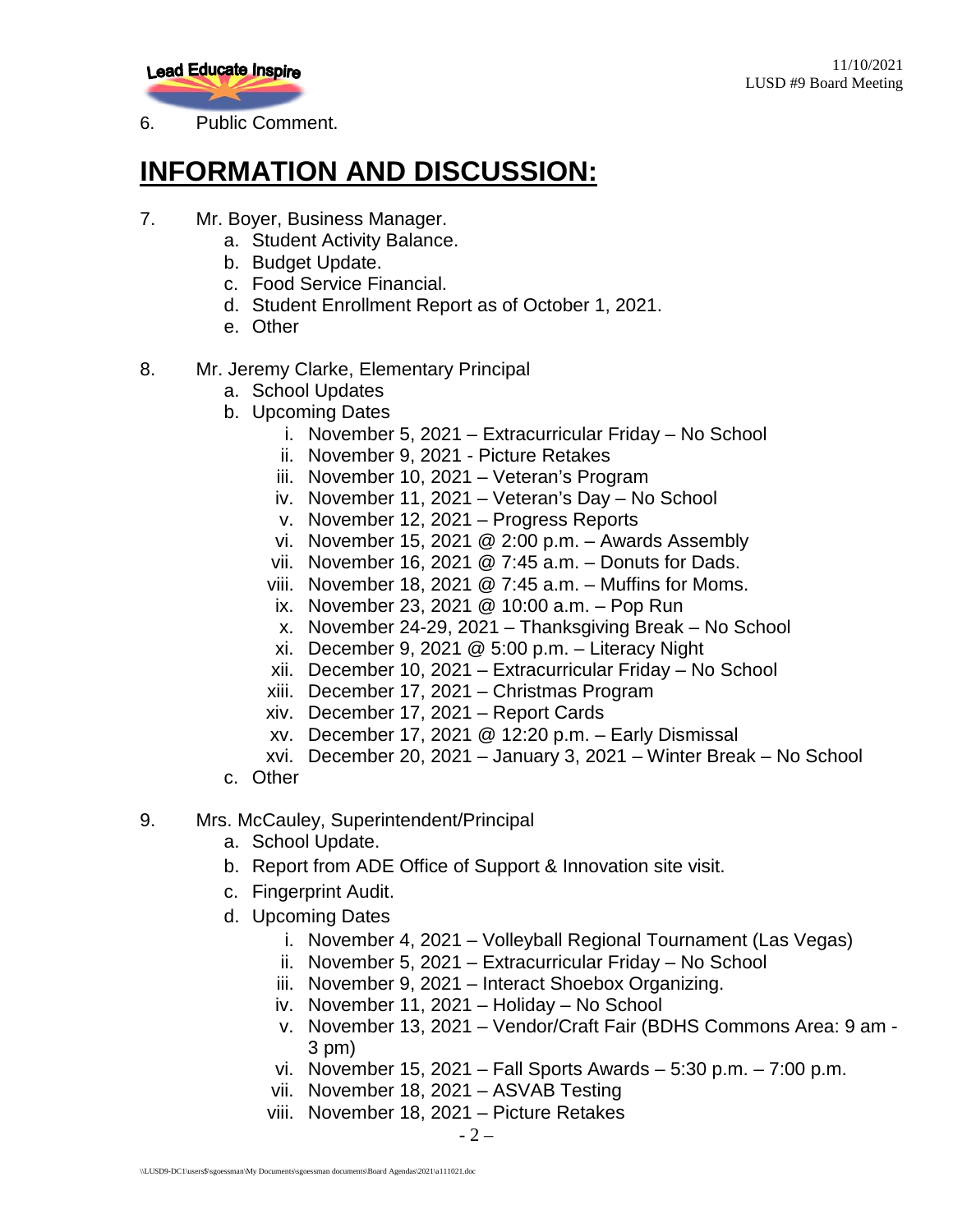

- ix. November 19, 2021 ASVAC Testing
- x. November 20, 2021 Sadies Dance  $(7 \text{ pm} 10 \text{ pm})$
- xi. November 22, 2021 Azella Testing
- xii. November 23, 2021 Thanksgiving Turkey Bowl Assembly
- xiii. November 24-29, 2021 Thanksgiving Break No School
- xiv. November 30, 2021 JV & Varsity Girls & Boys Basketball @ Beatty
- xv. December 3, 2021 Holiday Social Assembly
- xvi. December 7, 2021 JV & Varsity Girls & Boys Basketball @ Home
- xvii. December 9, 2021 JV & Varsity Girls & Boys Basketball @ Water Canyon
- xviii. December 10, 2021 Extracurricular Friday No School
- xix. December 10, 2021 Red Cross Blood Drive (Board Room: 8 a.m. 2 p.m.)
- xx. December 11, 2021 JV & Varsity Girls & Boys Basketball @ Home
- xxi. December 14, 2021 JV & Varsity Girls & Boys Basketball @ Fredonia
- xxii. December 15 & 16, 2021 Finals. Students Released at 12:20 p.m.
- xxiii. December 16, 2021 JV & Varsity Girls & Boyer Basketball @ Home
- xxiv. December 17, 2021 Finals. Students Released at 11:20 p.m.
- xxv. December 20, 2021 January 3, 2021 Winter Break, No School
- e. Other.
- 10. Board Reports.
	- a. Other

# **CONSENT AGENDA**

Approval of Routine Orders of Business. Documentation concerning the matters on the Consent Agenda may be reviewed at the Littlefield Unified School District Office, located at 3490 East Rio Virgin Road, Beaver Dam, Arizona. Any Board Member may request an item be pulled off the agenda for further discussion.

- 11. Consideration of approval of the October 14, 2021 Work Session Minutes and October 14, 2021 Regular Governing Board Meeting Minutes.
- 12. Consideration of approval of Vouchers and Stipends:
	- a. LUSD9 Payroll Vouchers: 09/2209 and 10/2210.
	- b. LUSD9 Vouchers: 1008 and 1009.
	- c. Stipends

(Members of the public may view the content of the vouchers 24 hours prior to the board meeting in the district office.)

13. Consideration of approval of FY 2021/2022 Certified and Classified Personnel, Substitute Personnel, and Coaches per the attached list, including the following:

| <b>Name</b>      | <b>Position</b>             | <b>Effective</b><br>Date |
|------------------|-----------------------------|--------------------------|
| Call, Patricia   | <b>Certified Substitute</b> | 10/12/2021               |
| Jenkins, Justin  | Custodian                   | 10/01/2021               |
| Loffredo, Eileen | <b>Certified Substitute</b> | 11/15/2021               |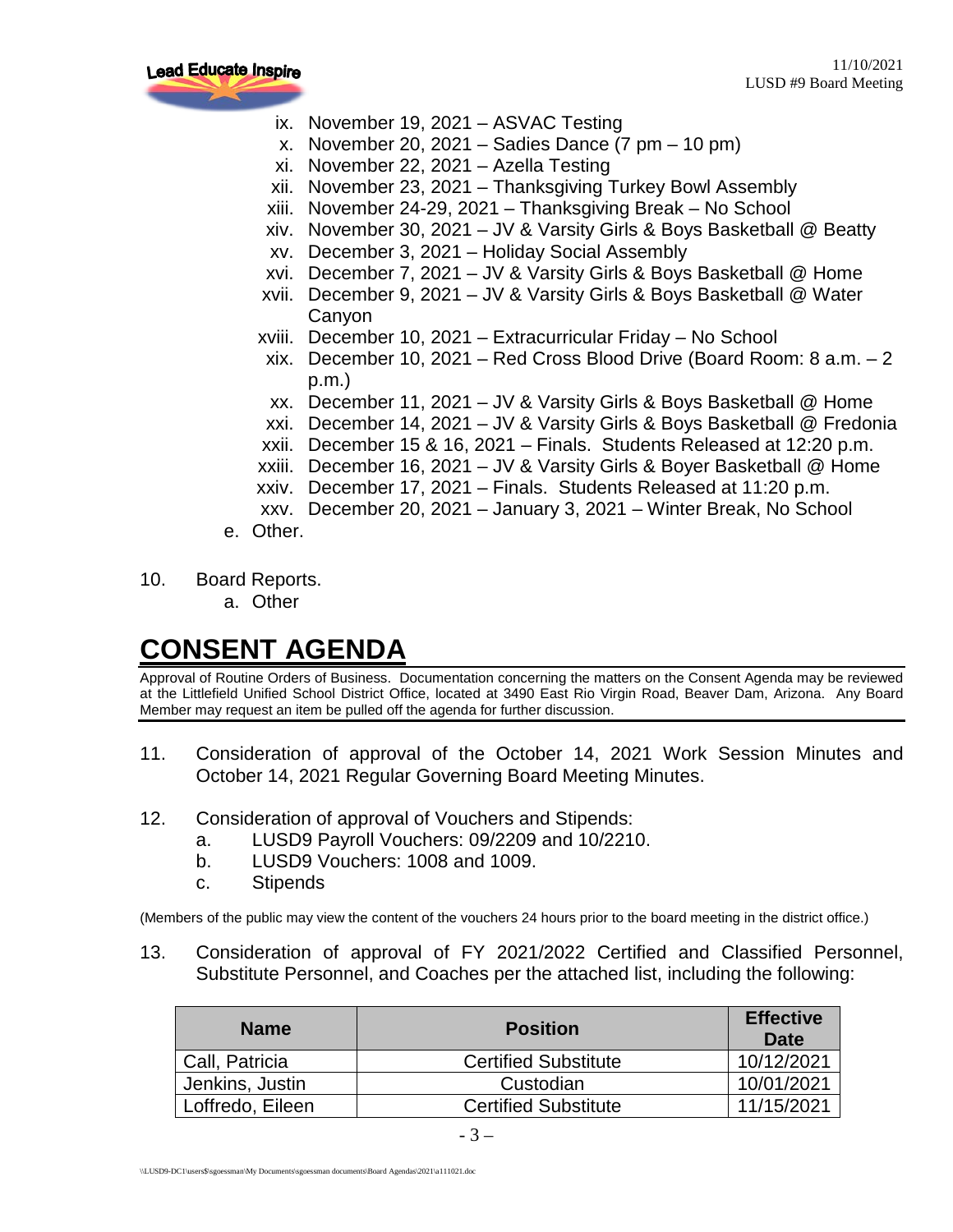| Manson, Ashley    | <b>Certified and Classified Substitute</b> | 10/19/2021 |
|-------------------|--------------------------------------------|------------|
| McDonnell, Charyn | <b>Certified Substitute</b>                | 11/01/2021 |

14. Consideration of approval of the following staff resignations/terminations:

| <b>Name</b>       | <b>Position</b>              | <b>Effective</b><br>Date |
|-------------------|------------------------------|--------------------------|
| Alber, Jacob      | <b>Classified Substitute</b> | 10/19/2021               |
| Hernandez, Irania | <b>Classified Substitute</b> | 10/25/2021               |
| Notley, Patricia  | <b>Classified Substitute</b> | 10/25/2021               |
| Wilkey, Byrona    | Dean of Students             | 10/15/2021               |

15. Consideration of approval of the updated 2021/2022 Stipend List.

# **ACTION ITEMS AND/OR DISCUSSION**

- 16. Consideration of approval of donations received by the District per Policy KCD.
	- a. Smiths Inspiring Donations \$166.98
	- b. AZ 66 Trading Company LLC Drama/Theatre \$2500
- 17. Consideration of approval of a request from Jaime Gonzalez for an extension of non-paid leave.

\*The Employee may request this item be discussed in Executive Session pursuant to ARS § 38-431.03 (A)(1).

- 18. Consideration of second reading and adoption of the following policies:
	- a. GCH Professional/Support Staff Orientation and Training.
	- b. IMB Teaching about Controversial/Sensitive Issues.
	- c. JLCB Immunizations of Students.
- 19. Consideration of approval of Exhibit KF-EC Community Use of School Facilities User Fees.
- 20. Discussion and possible action regarding the following Governing Board Goals:
	- a. Goal #2 Identify Key updates and frequency for reports/updates requested by
	- Governing Board. See Board Self Evaluation due date 11/30/ 2021.
	- b. Goal #4 Public Awareness talking points due date 11/30/2021
- 21. Discussion, consideration and direction on voting on one bylaw change proposal from the Arizona School Boards Association. This bylaw proposal by the ASBA Board of Directors must be approved by two-thirds of the ASBA member boards to be effective. Also, direct Mrs. Goessman to submit the vote to ASBA in the manner the board has approved.
- 22. December Agenda Items.